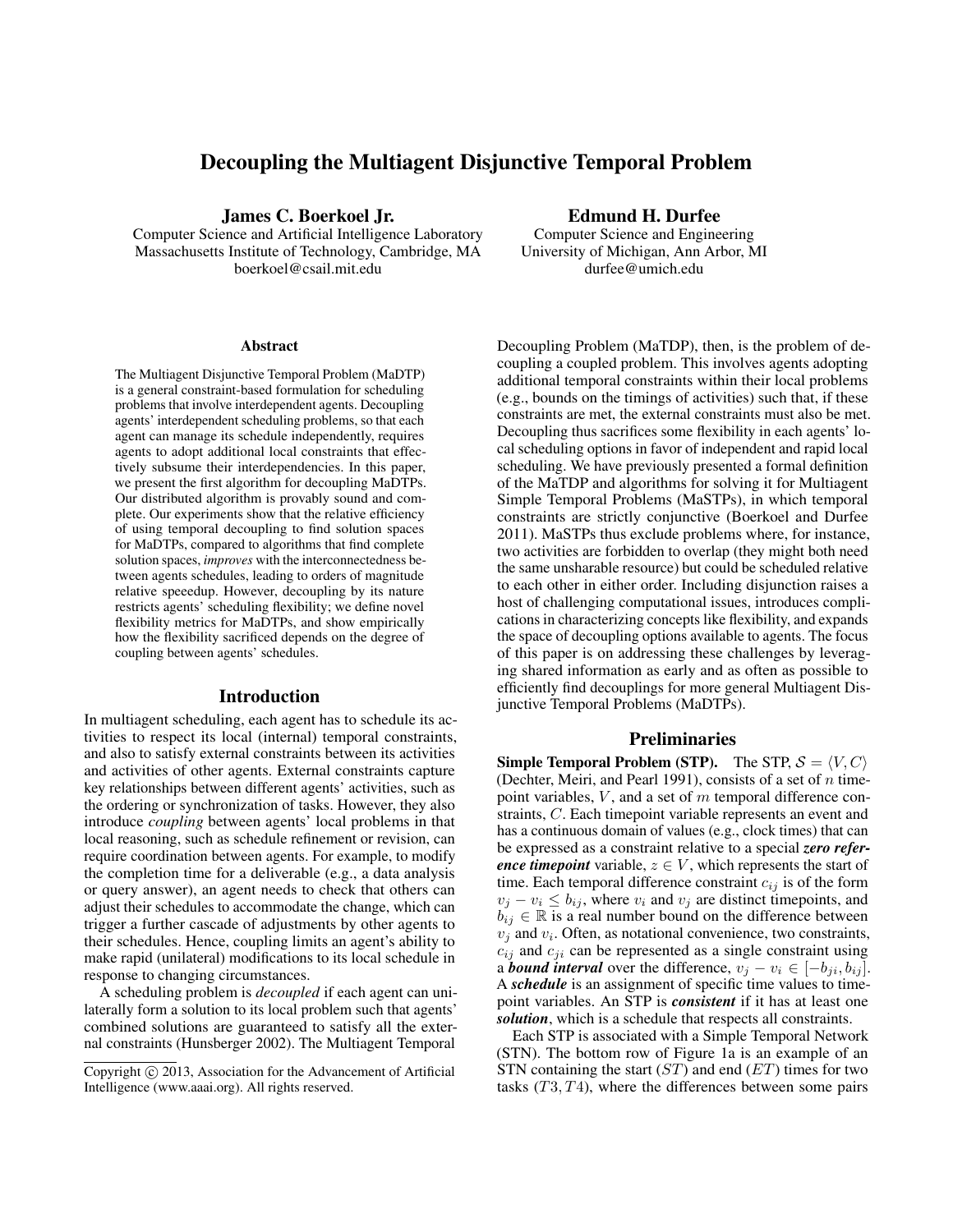of timepoints are constrained to be within certain bounds intervals. For instance the edge from  $T3_{ST}^B$  to  $T3_{ET}^B$  represents the constraint  $T3_{ET}^B - T3_{ST}^B \in [50, 80]$ , that is, the duration of task T3 is between 50 and 80 minutes. An edge between a node and itself represents constraints relative to z; for example, all timepoints in Figure 1a must occur between 7AM and noon. For efficient algorithmic manipulation, each STN can be represented by a weighted, directed graph called a distance graph where each variable appears as a graph node and each constraint  $v_j - v_i \leq b_{ij}$  is represented with an edge  $e_{ij}$  from  $v_j$  to  $v_i$  with initial weight  $w_{ij} = b_{ij}$ . Shortest path algorithms, such as Floyd-Warshall (1962), can efficiently calculate and represent the entire *solution space* of an STP instance by finding the tightest possible path between every pair of variables in the fully-connected distance graph.

**Disjunctive Temporal Problem (DTP).** In the DTP,  $D =$  $\langle V, C \rangle$ , each of the m constraints in C takes the form of a *disjunctive* temporal difference  $d_1 \vee d_2 \vee \cdots \vee d_k$ , where each  $d_w = v_{j_w} - v_{i_w} \in [-b_{ji_w}, b_{ij_w}]$  is itself a temporal difference constraint (Stergiou and Koubarakis 2000). The STP is thus a special case of the DTP where every constraint has exactly one disjunct. This more general disjunctive temporal difference constraint represents a choice among its  $k$ constituent temporal difference constraints, where each constituent has its own bounds expressed over its own pair of timepoints, which could differ from the timepoints of the other disjunctive constituents of the same constraint. Taken as a whole, Figure 1a is a DTP, where the edges corresponding to the disjuncts of disjunctive constraints are represented with double lines and where the edges belonging to a single disjunctive constraint intersect (e.g., T1 must follow T2 by 60 minutes or precede T2 by 45).

A *component STP* is formed by selecting a disjunct (temporal difference) with which to label each disjunctive constraint. A schedule s, then, is a solution to a DTP instance if and only if it is the solution to at least one of the DTP's component STPs. The DTP is known to be an NP-hard problem, where for general DTPs with  $m$  disjunctive temporal constraints, each of arity k, each of the  $\mathcal{O}(k^m)$  possible component STPs must be explored in the worst case (Stergiou and Koubarakis 2000). However, each component STP can be evaluated in polynomial time, putting the DTP in the class of NP-complete problems. The DTP is often solved using a *meta-CSP* formulation (Tsamardinos and Pollack 2003), where each constraint  $c \in C$  forms a *meta-variable* with a domain of *meta-values* comprised of the set of possible disjuncts. This leads to a backtracking search algorithm that interleaves the STP forward-checking procedure with an assignment of a meta-value to a meta-variable, and can incorporate CSP techniques such as no-good recording and back-jumping to decrease the expected DTP search runtime.

Multiagent Disjunctive Temporal Problem (MaDTP). The Multiagent Simple Temporal Problem (MaSTP) is an STP where the set of timepoint variables are partitioned among a agents, resulting in a STP subproblems that are related through a set of *external* (interagent) constraints (Boerkoel and Durfee 2010; 2011; 2013). Following a parallel construction, the MaDTP is composed of a local DTP sub-



Figure 1: An example MaDTP (a) and corresponding temporal decoupling (b)

problems, one for each of the a agents, and a set of external constraints,  $C_X$ , which are disjunctive temporal constraints that relate the local subproblems of different agents (Boerkoel and Durfee 2012). An agent i's *local DTP subproblem* is defined as  $\mathcal{D}_{L}^{i} = \left\langle V_{L}^{i}, C_{L}^{i} \right\rangle$ , where:  $V_{L}^{i}$  is agent  $i$ 's set of *local variables*, and is the partition of timepoints assignable by agent *i* (and includes agent *i*'s reference to *z*); and  $C_L^i$  is agent *i*'s set of *local constraints*, where each  $c_y \in C_L^i$  is specified over exclusively local variables. In addition to its local problem, agent i is also aware of: its *external constraints*,  $C_X^i$ , where each disjunctive temporal constraint  $c \in C_X^i$  is specified over at least one local variable  $v_k^i \in V_L^i$  and at least one variable belonging to another agent  $v_l^j \in V_L^j$ ,  $i \neq j$ ; and its *external variables*,  $V_X^i$ , where each  $v_l^j \in V_X^i$  appears in at least one of agent  $i$ 's external constraints, but is local to some other agent,  $v_l^j \in V_L^j$ ,  $i \neq j$ . Since the DTP can be viewed as a specialization of the MaDTP (and *vice-versa*), the MaDTP, like the DTP, falls into the class of NP-complete problems (Boerkoel and Durfee 2012).

Agent *i*'s set of *known variables* is  $V^i = \{V^i_L \cup V^i_X\}$ and agent *i*'s set of *known constraints* is  $C^i = \left\{ C_L^i \cup C_X^i \right\}$ . *Shared variables,*  $V_S$ , and similarly *shared constraints*,  $C_S$ , are those that are known by more than one agent,  $V_S =$  $\{v_y|v_y \in V^i \cap V^j, i \neq j\}$  and  $C_S = \{c_y|c_y \in C^i \cap C^j, i \neq j\}$ j}, and together form the *shared DTP*,  $\mathcal{D}_S = \langle V_S, C_S \rangle$ . In Figure 1, the top row represents agent A's DTP subproblem: it has the 4 local variables (associated with tasks T1 and  $T2$ ) shown, along with reference timepoint z, and local constraints connecting just those 5 variables (recall constraints with  $z$  are shown as the variables' domains). A has one external constraint, the disjunctive constraint depicted with dotted lines on the left side of the figure, and thus A's external variables are  $T3_{ST}^B$  and  $T3_{ET}^B$ , and these 2 variables along with its 5 local variables comprise its known variables. B's definitions follow analogously. Thus, the shared DTP is comprised of the temporal reference point  $z$ , the 4 leftmost nodes in Figure 1, and the constraints between them.

Multiagent Temporal Decoupling Problem (MaTDP). Here we extend the original definition of the MaTDP (Huns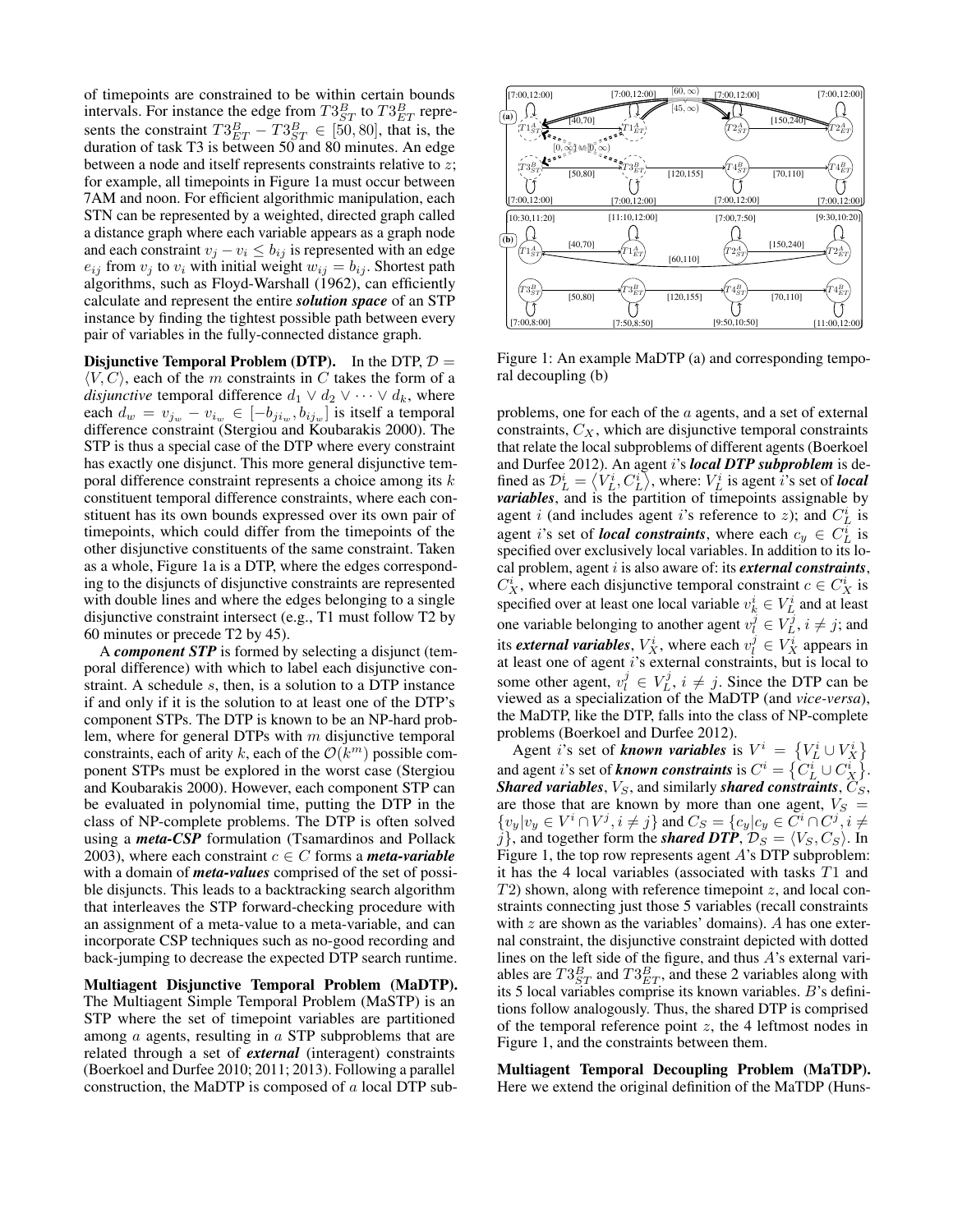berger 2002; Boerkoel and Durfee 2011; 2013), which was previously defined for problems containing strictly conjunctive constraints (MaSTPs). Agents' local DTP subproblems  $\{\mathcal{D}_L^1, \mathcal{D}_L^2, \ldots, \mathcal{D}_L^n\}$  form a *temporal decoupling* of a consistent MaDTP D if:  $\{\mathcal{D}_L^1, \mathcal{D}_L^2, \ldots, \mathcal{D}_L^n\}$  are consistent DTPs; and *any* combination of local solutions that merges a solution from each of the local subproblems in  $\{\mathcal{D}_L^1, \mathcal{D}_L^2, \ldots, \mathcal{D}_L^n\}$ yields a joint solution to D.

The MaTDP is defined as, for each agent  $i$ , finding a set of constraints  $C^i_{\Delta}$  such that if  $\mathcal{D}_{L+\Delta}^i = \langle V_L^i, C_L^i \cup C_{\Delta}^i \rangle$ , then  $\{\mathcal{D}_{L+\Delta}^1, \mathcal{D}_{L+\Delta}^2, \ldots, \mathcal{D}_{L+\Delta}^n\}$  is a temporal decoupling of MaDTP D. Figure 1b represents a decoupling of the MaDTP in Figure 1, where any solution to agent  $A$ 's DTP in the top row can be combined with any solution to agent  $B$ 's DTP in the bottom row to form a joint solution. Here, the critical constraints that allow the decoupling are that  $T1_{ST}^{A}$  will not begin until after 10:30 while  $T3^{B}_{ET}$  must complete before 8:50, making the external constraint between agents superfluous. Note that solving the MaTDP does not mean that the agents' subproblems have somehow become inherently independent of each other (with respect to the original MaDTP), but rather that the new decoupling constraints provide agents a way to perform sound reasoning completely independently of each other. A *minimal decoupling* is one where, if the bound of any decoupling constraint  $c \in C^i_\Delta$  for some agent *i* is relaxed (or removed), then  $\{ \mathcal{D}_{L+\Delta}^1, \mathcal{D}_{L+\Delta}^2, \ldots, \mathcal{D}_{L+\Delta}^n \}$ is no longer a decoupling.

Decoupling a MaDTP is more challenging than decoupling a MaSTP. The first challenge is that imposing a valid temporal decoupling requires ensuring that at least one of the solutions to the MaDTP, if any exist, must survive the decoupling (Hunsberger 2002). Applying Planken, de Weerdt, and Witteveen's proof that temporal decoupling generally falls into the same complexity class as the underlying problem representation (2010), it follows that: (1) any solution to the MaDTP is a *defacto* temporal decoupling; and (2) any temporal decoupling of a MaDTP where each agent owns only a single timepoint is a solution to the MaDTP. Thus, finding a temporal decoupling of a MaDTP, like solving it, falls into the class of NP-complete problems and requires  $\mathcal{O}(k^m)$  time-complexity in the worst case. A second challenge is that, unlike an MaSTP where a distance graph can summarize the solution space, the disjunctive constraints in a MaDTP may induce combinatorially many different distance graphs, making compact representation of the full solution space challenging. Disjunctive temporal constraints, on the other hand, involve arbitrarily many pairs of time-point variables, and may induce combinatorially many different network structures, making efficient representation of the set of these possible structures challenging.

## Influence-Based Temporal Decoupling

Our MaDTP-LD algorithm (Boerkoel and Durfee 2012) for computing the complete set of MaDTP solution spaces provides a basis for our decoupling algorithm. The key insight of MaDTP-LD is that not all local solutions qualitatively change how an agent's problem will impact other agents. Thus, instead of enumerating *all* joint component MaSTPs, an agent  $i$  can instead focus on enumerating its local component STPs that lead to distinct STP projections over its *interface timepoint variables*,  $V_I^i = \{V_L^i \cap V_S\}$ , those variables that are local to agent  $i$ , but involved in one of agent  $i$ 's external constraints,  $\tilde{C}_X^i$ . An agent's *influence space* (Oliehoek, Witwicki, and Kaelbling 2012) summarizes how its local constraints impact other agents so that all coordination can be limited to these smaller influence spaces. The MaDTP-LD operates in three distinct phases: (1) each agent independently enumerates its influence space; (2) then agents exchange their influence spaces, incorporating the influence spaces of other agents as new local constraints; and (3) finally, each agent independently enumerates its local solution space while respecting the influence space constraints of all agents. The joint solution space is represented in a distributed fashion as a cross-product of local solution spaces and allows agents to independently manage their local solution spaces.

#### MaDTP Temporal Decoupling Algorithm

Since the goal our MaDTP temporal decoupling (MaDTP-TD) algorithm (presented as Algorithm 1) is to compute a temporally decoupled space of solutions, it can incorporate information from the shared DTP as early and often as possible, rather than waiting for each agent to completely enumerate its local influence space before shared reasoning occurs as in the complete MaDTP-LD algorithm. Incorporating shared information has the effect of pruning globally infeasible schedules from an agents' local search space early on and then, once a temporal decoupling has been found, short-circuiting agents' reasoning by eliminating schedules that are no longer consistent with respect to the new decoupling coupling constraints.

Multiagent Singleton Consistency. The first key deviation of our MaDTP-TD algorithm (Algorithm 1) from MaDTP-LD is in lines 1-3, where we use an MaSTP relaxation of the MaDTP to efficiently propagate information between agents in order to prune provably infeasible portions of the MaDTP search space. Agent  $i$  starts (line 1) by extracting its local portion of the MaSTP abstraction,  $\mathcal{S}^i = \langle V^i, \tilde{C}^{i,k=1} \rangle$ , composed of agent i's set of variables  $V^i$  and agent i's *singleton constraints*—the subset of agent i's temporal constraints that contain only a single disjunct (i.e., temporal difference),  $C^{i,k=1} \subseteq C^i$ . Agents then propagate the MaSTP constraints using the distributed, polynomialtime  $D\triangle$ PPC algorithm (Boerkoel and Durfee 2010) in line 2, which summarizes the space of solutions that is described by tightening the singleton constraints. Because only a subset of MaDTP constraints are considered, this represents a superset of the true solution space of the underlying MaDTP. These new and tighter singleton constraints, in turn, can be used to prune which meta-values (temporal differences) can be assigned to which meta-variables of the original MaDTP (Tsamardinos and Pollack 2003). The forward-checking procedure (line 3) prunes any disjunct that is inconsistent with the MaSTP compilation, since it is guaranteed to be provably inconsistent with the overall MaDTP, and also checks for *subsumed constraints*, those that have an inherently-satisfied disjunct and thus can safely be ignored. Our empirical evaluation (discussed later) confirms that these preprocessing steps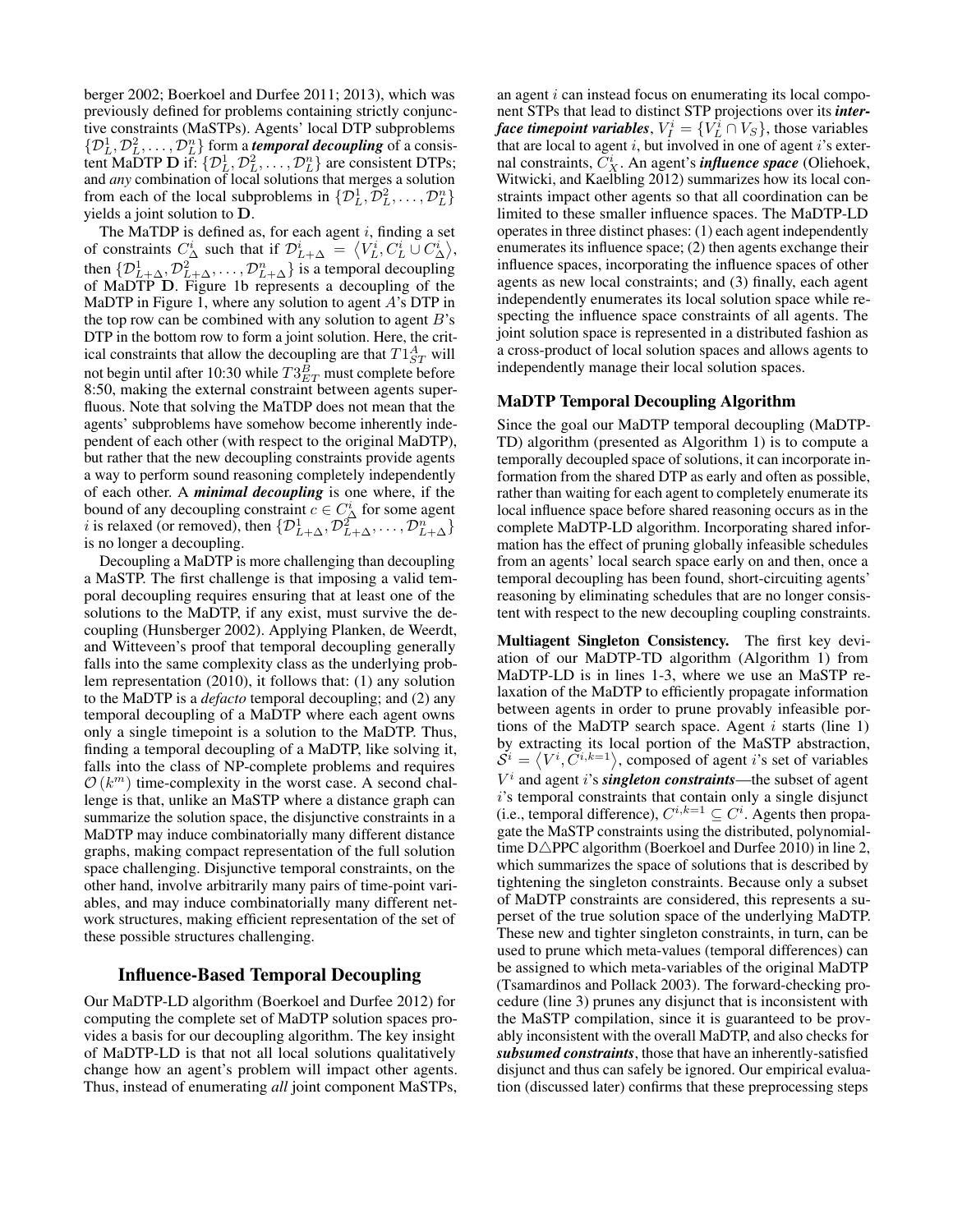Algorithm 1: MaDTP Temporal Decoupling Algorithm Input:  $\mathcal{D}^i = \left\langle V^i = \left\{ V^i_L \cup V^i_X \right\}, C^i = \left\{ C^i_L \cup C^i_X \right\} \right\rangle$ . **Output:** Agent *i*'s temporally DTP  $\mathcal{D}^i$ .  $1 \mathcal{S}^i \leftarrow \langle V^i, C^{i,k=1} \rangle$ 2  $D \triangle PPC(\mathcal{S}^i)$ 3  $\mathcal{D}^i \leftarrow \mathcal{D}^i.$ pruneInconsistentAndSubsumed $(\mathcal{S}^i)$ 4  $V_I^i \leftarrow \{ v \in V_L^i \cap V_S \}$ 5 while STN  $\mathcal{S}^i \leftarrow \mathcal{D}^i.$ FINDSOLUTION() do 6  $\begin{array}{l} \mid & \mathcal{S}^i_I \leftarrow \mathcal{S}^i$ .extractSubNetwork $(V^i_I)$  $\begin{array}{ccc} \mathcal{T} & \end{array} \Big\vert \quad \mathcal{D}^i.\text{ADDNoGoOD}(\mathcal{S}^i_I)$ 8 |  $\mathcal{D}^i$ .SENDUPDATETOCOORDINATOR $(\mathcal{S}_I^i)$ 9 **if COORDINATORREPORTSSOLUTION()** break 10  $S_I^i$   $\leftarrow$  blockReceiveSolutionFromCoordinator() 11  $\mathcal{C}^i_\Delta \leftarrow \text{MaTDP+R}(\mathcal{S}^i_I)$ 12  $\mathbf{S}_L^i \leftarrow \{\}; \mathcal{D}^i$ .clearNoGoods() 13  $\mathcal{C}^i_L \leftarrow C^i_L \cup \mathcal{C}^i_\Delta$ 14 while STP  $\mathcal{S}^i_L \leftarrow \mathcal{D}^i_L$ .FINDSOLUTION() do 15  $\qquad \mathbf{S}_L^i \leftarrow \mathbf{S}_L^i \cup \mathcal{S}_L^i$ 16  $\mathcal{D}_L^i$ .ADDNOGOOD $(\mathcal{S}_L^i)$ 17  $\,$  return  $\mathbf{S}_{L}^{i}$ 

can yield up to a 3-fold reduction in the overall solve time of our MaDTP-TD algorithm in practice.

Incremental Influence Space Construction. The next deviation of our MaDTP-TD algorithm from the complete MaDTP-LD counter-part is in the way agents construct the shared DTP solution space. The shared DTP solution space can be thought of as the union or cross-product of agents' influence spaces. Thus as agents construct their local influence spaces, they can be simultaneously building the shared DTP solution space in a way that is provably sound and progressively more complete over time. Then, as soon as a solution to the shared DTP is found, it can be used to construct and install a temporal decoupling, which in turn saves each agent from computing its entire solution space, representing a potentially combinatorial savings.

Agent i first identifies its interface variables in line 4. Next, agent *i* loops to enumerate each local STN that leads to a distinct influence space (lines 5-9). The algorithm uses a generic FINDSOLUTION function in lines 5 and 14, which is a stand in for *any* solution algorithm (e.g., (Stergiou and Koubarakis 2000; Tsamardinos and Pollack 2003; Dutertre and Moura 2006)) that can find STN representations of component STP solutions. No-goods are constructed to avoid generating local solutions that have the same influences as previously generated solutions. Only generating local STNs that lead to distinct influences saves time over wastefully enumerating influence-subsumed local solution STNs. As each local STN that leads to a distinct influence space is computed, the incremental contribution to the overall, complete influence space is not only added to agent  $i$ 's set of no-goods (line 7), but also sent to a coordinator (line 8) whose role is described shortly. Then during every loop, an agent checks to see if the coordinator has identified a solution to the shared DTP (line 9) and if so, breaks from enumerating its influence space.

Next, the agent receives the shared solution from the coordinator (line 10). At this point, each agent will possess its portion of a component STN that represents a solution to the shared DTP, to which agents apply the MaDTP+R algorithm as described by Boerkoel and Durfee (2011). MaDTP+R is a distributed algorithm that works by assigning all shared timepoint variables, which effectively renders all external constraints moot, and then revisits each timepoint to recover all possible slack for its domain while still maintaining a temporal decoupling. MaDTP+R computes a set of local decoupling constraints  $C^i_\Delta$  for each agent *i*, which represents a *minimal* decoupling with respect to the chosen component STN; however, it may not necessarily be a globally optimal one. Due to the decoupling constraints, as an agent enumerates its local solution space (lines 14 - 16), it incurs the combinatorics of only its decoupled local solution space, rather the combinatorics of the entire joint solution space.

Shared DTP Reasoning. The agent responsible for solving the shared portion of the MaDTP, which we refer to as the "coordinator," executes Shared DTP Reasoning as shown in Procedure 1. The coordinator initializes its representation of the shared DTP by blocking until it has been seeded with each agent's initial influence space (line 2). Because each influence space is part of a local solution for each agent, this guarantees that any solution to the shared DTP that the coordinator finds must project to a global solution, and thus must contain a sound temporal decoupling. After this initial blocking communication, the coordinator loops through receiving other alternative influences from agents (with nonblocking communication in line 6) until it finds a solution to the shared DTP (line 4-7). Thus, until a solution is found, the coordinator progressively grows the shared DTP representation by merging any agent's newly-reported influence space with the current influence space representation for that agent.<sup>1</sup> Once a solution to the shared DTP is found, the coordinator sends each agent its portion of the solution STN to be decoupled.

#### Theorem 1. *The MaDTP-TD algorithm is sound, complete.*

*Proof (sketch).* It can be shown by contradiction that any solution s to the decoupled MaDTP must be a solution to the original MaDTP, because s must be consistent with decoupling constraints that each agent calculates, which are in turn constructed with respect to a solution to the shared DTP, which is in turn composed of influence spaces that are part of local solutions for each agent. Similarly, since a valid decoupling exists iff a solution  $s$  to the overall MaDTP exists, if  $s$ is a global solution, each agent will find its local component of s and communicate it to the coordinator, who finds the shared component of s, which leads to a valid decoupling for the entire problem. П

While our focus here is on generating a valid temporal decoupling as expediently as possible, as discussed in our future research aims, our algorithm could be adapted so that

<sup>&</sup>lt;sup>1</sup>The disjunction involves taking the constraints implied by the growing set of influence spaces, and converting them to disjunctive constraints; that is, taking the union of an agents' influence space, which is inherently represented in CNF, and converting it to DNF.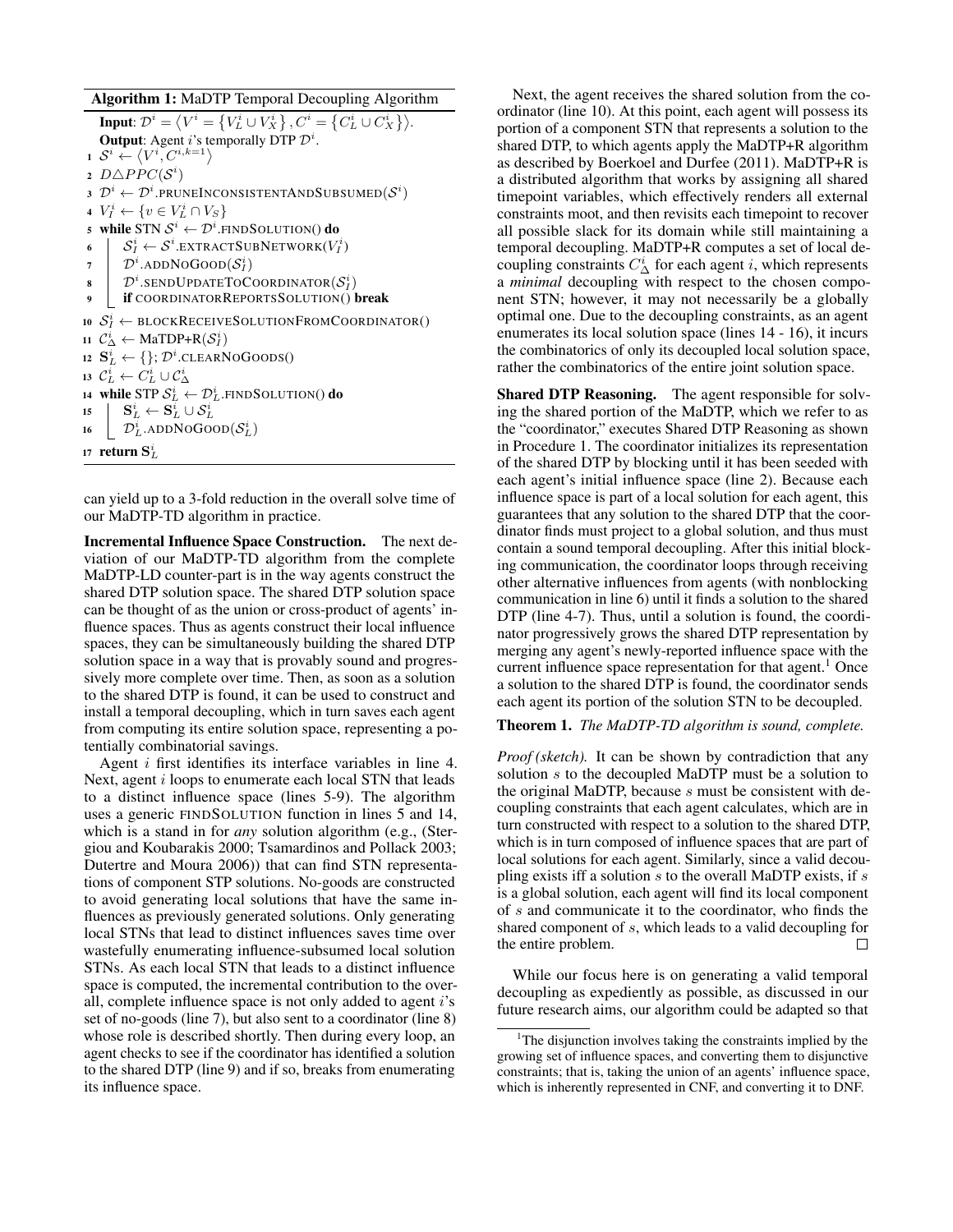#### Procedure Shared DTP Reasoning

1 foreach agent  $i$  do 2 |  $\mathbf{S}_I^i \leftarrow \text{BLOCKRECEIVEUPDATE}(\text{agent } i)$  $\mathbf{3} \;\; \mathcal{D}_S \leftarrow \mathbf{S}_I^1 \times \mathbf{S}_I^2 \times \cdots \mathbf{S}_I^n \cup C_X$ 4 while  $S_S \leftarrow \mathcal{D}_S$ . FINDSOLUTION() == null do  $5$  foreach agent i do 6  $\Big| \quad \Big| \quad \mathbf{S}_I^i \leftarrow \mathbf{S}_I^i \cup \texttt{RECEIVEUPDATE}(\text{agent } i)$  $\mathcal{D} = \begin{bmatrix} \mathcal{D}_S \leftarrow \mathbf{S}_I^1 \times \mathbf{S}_I^2 \times \cdots \mathbf{S}_I^n \cup C_X \end{bmatrix}$ <sup>8</sup> foreach agent i do 9  $\left| \quad \mathcal{S}_{I}^{i} \leftarrow \mathcal{S}^{i}.$ extractSubNetwork $(V_{I}^{i})$ 10 SENDSHAREDSOLUTION $(i, S_I^i)$ 

agents generate candidate decouplings in heuristic best-first and anytime manner by using the metrics we describe in the next section to select a temporal decoupling whose expected quality progressively improves with allowed runtime.

## Quantifying the Completeness Costs of Decoupling

One of the MaDTP-TD algorithm's major advantages is that as soon as a decoupling is installed, agents can immediately prune all local schedules that are inconsistent with the new decoupling constraints. This is in contrast to the MaDTP-LD algorithm, in which each agent generates *all* consistent STPs involving its known variables. Decoupling, then, represents a sacrifice in the completeness of the MaDTP solution space—new decoupling constraints may mean that a portion of local solutions are lost. For instance, in the decoupling in Figure 1b, any joint solutions where  $T1$  is performed before T3 have been sacrificed. This begs the question: how do we empirically quantify the magnitude of this sacrifice?

A standard measure of completeness in the (Ma)STP literature is flexibility (Hunsberger 2002; Wilcox, Nikolaidis, and Shah 2012), which captures the amount of slack (i.e.,  $w_{ij} + w_{ji}$ ) for each edge  $e_{ij}$  in the temporal network. However, such measures do not account for the presence of disjunctive constraints. So to measure flexibility in MaDTPs, we start by generalizing the definition of *flexibility* for a particular edge,  $e_{ij}$ , to  $Flex(i, j) = \sum_{\ell \in IL} (w_{ij}^{\ell} + w_{ji}^{\ell}),$ by summing over each edge's set of disjunctive interval labellings  $(IL)$ , where each interval label is the corresponding edge weights of a consistent component STN. We explicitly avoid double counting flexibility by counting only distinct (non-overlapping) labels. So for example, if an edge has labels  $\{[0, 20], [30, 35], [5, 15], [15, 25], [0, 5], [30, 40]\},\$ we aggregate to  $\{[0, 25], [30, 40]\}$  for a total flexibility of  $25 + 10 = 35$ . The goal is for each agent to maintain as much scheduling flexibility between each pair of timepoints as possible, which can provide greater flexibility for future scheduling decisions.

Our generalized flexibility metric inherits the MaSTP emphasis on retaining as many different solutions as possible, captured in the ranges of timepoints' values. For instance, the decoupling in Figure 1b maintains significant flexibility (50 minutes of slack time per timepoint variable). However, unlike MaSTPs, MaDTPs also possess a second source of flexibility, because disjunctive temporal constraints allow al-

ternative component (Ma)STPs to be adopted. Despite its flexibility, for example, the decoupling in Figure 1b completely breaks if agent A discovers or determines that T1 must precede T2, an alternative included in the original MaDTP. Agent A might have been better served sacrificing some flexibility in favor of a more diversified solution space to support critical alternatives in the face of such circumstances. Thus, as a second measure of completeness, we also count the number of distinct local STNs that are used to represent agents' local solution spaces in the decoupled *vs.* complete representations, where we separately count a local component STN if (1) it is a sound and complete representation of a component STP's solutions, and (2) it is not subsumed by (i.e., does not represent a subset of) another component STP's solution space. In the future, we would like to synthesize these metrics into a single, comprehensive metric of (Ma)DTP completeness, though the right balance of flexibility and diversity in a decoupled solution space will likely vary with application.

#### Empirical Evaluation

We adopt our experimental setup from our previous MaDTP evaluation (Boerkoel and Durfee 2012), which extends the canonical random DTP generator for evaluating DTP algorithms (Stergiou and Koubarakis 2000) by adding two parameters: a, the number of agents, where for each agent we generate a local DTP using the canonical random generator; and  $p$ , which establishes the proportion of the problem that is made external by adding  $|C_X| = p \cdot a \cdot m$  constraints, which involve a total of  $|V_X| = p \cdot a \cdot n$  variables. We also assume that each local agent problem contains a reference to the zero reference timepoint  $z$  along with makespan constraints of the form  $v_i - z \in [0, \text{MAXPOSIBLEMAKESPAN}].$ In these experiments, we vary  $a$  and  $p$ , and use the canonical generator to generate a agent problems each with  $n = 5$ timepoint variables and  $m = 20$  disjunctive constraints containing  $k = 2$  disjuncts each. For all parameter settings, we report the average performance over 100 randomly generated test cases. We use the state-of-the-art SMT solver YICES (Dutertre and Moura 2006) as the baseline implementation of the FINDSOLUTION() function in both our MaDTP-TD and MaDTP-LD algorithms. We record the maximum processing time across agents (i.e., the time the last agent completes execution) and count the number of distinct STP solutions generated by applying FINDSOLUTION.

Improved Scalability. In our first set of experiments, we investigate how our MaDTP-TD algorithm scales as the number of agents increases,  $a \in \{2, 4, 8, 16, 32, 64\}$  for  $p = \{0.0, 0.2, 0.4\}$ . Using a 100 second timeout on looselycoupled problems  $(p = 0.2)$ , we compared the runtime performance of MaDTP-TD against the complete MaDTP-LD algorithm. Figure 2 gives the results of this set of experiments, showing that the MaDTP-LD algorithm does not scale well to problems containing more than just a few (no more than ten) agents (where nearly 100% of problems containing just 8 agents timed out). The MaDTP-TD, on the other hand, scales to problems with an order-of-magnitude more agents, executing in over 3 orders-of-magnitude less time than the MaDTP-LD algorithm for problems containing just 8 agents.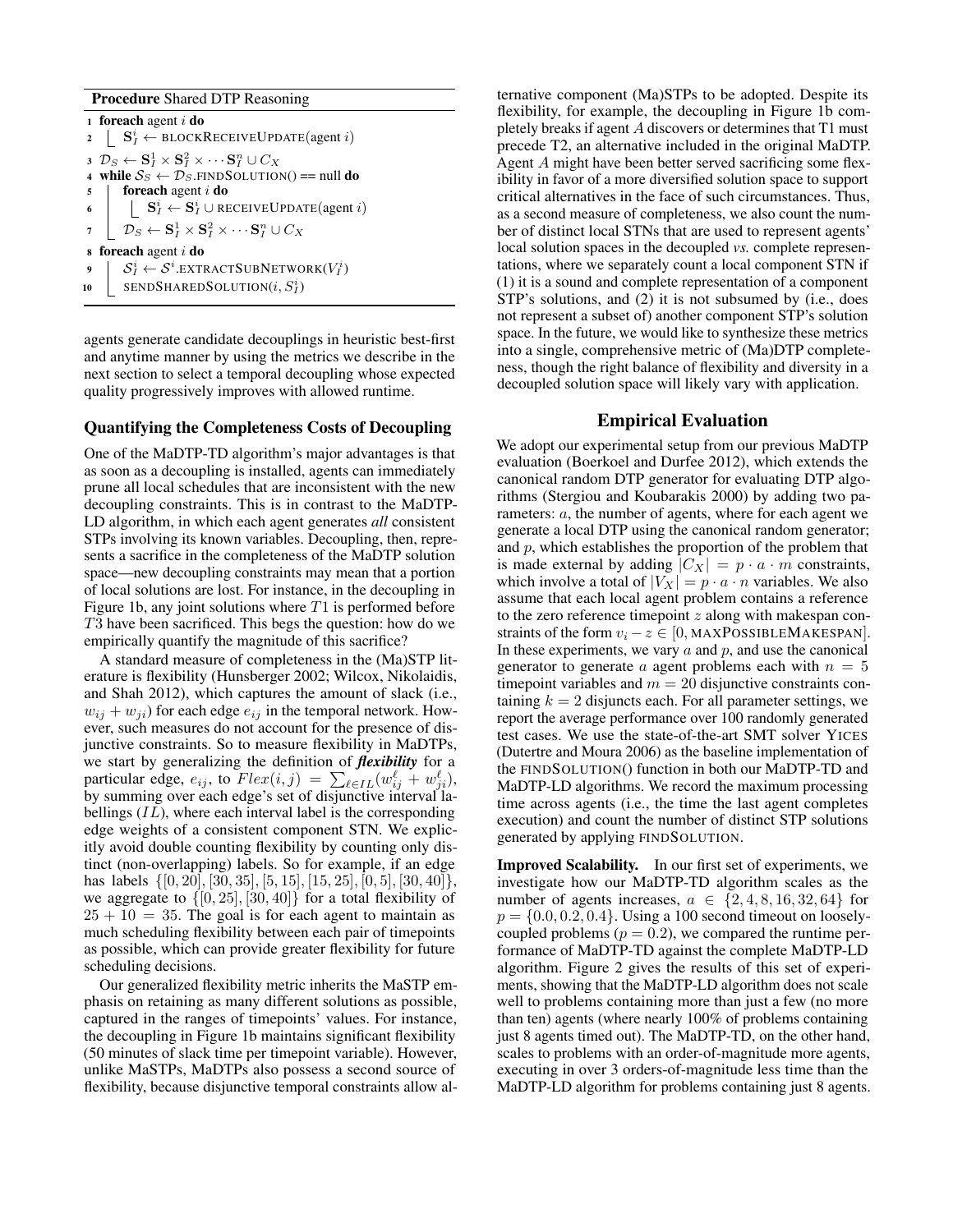

Figure 2: Scalability of MaDTP-TD vs MaDTP-LD.

Interestingly, even when agents' problems are completely decoupled ( $p = 0.0$ ), the overall runtime of our algorithm still grows with the number of agents. This is because each execution of the MaDTP-TD algorithm terminates only when *all* agents have completed computing their local solution spaces, and so as the number of agents increases, the problem is increasingly likely to include an agent that has randomly drawn a particularly large solution space, and so requires more time to complete its execution. Similar trends can be noticed for problems containing fewer agents when  $p = 0.2$  and  $p = 0.4$ . However, in both cases, there appears to be an elbow indicating where the exponential nature of the decoupling search overtakes the execution time of subsequently enumerating consistent local STPs. Additionally, we verified that using our MaSTP relaxation pruning technique (lines 1-3 in Algorithm 1) further improves the scalability of the MaDTP-TD algorithm in the presence of singleton constraints—the runtime of MaDTP-TD decreases by up to 41% when p=0.2 and 67% when  $p=0.4$  as the number of agents grows to 64.

Trading Completeness for Efficiency. In our second experiment, shown in Figure 3, we report the ratio of our MaDTP-TD algorithm to the complete MaDTP-LD algorithm using both expected runtimes and our completeness metrics. We vary  $p$  while holding the number of agents constant at  $a = 2$ . As one would expect, when there are no external constraints ( $p = 0$ ), the two algorithms have the same expected runtime. However, as  $p$ , and thus the level of coupling between agent problems, grows, the ratio of MaDTP-TD vs. MaDTP-LD runtime decreases, representing over *four* orders-of-magnitude decrease in runtime for a problem containing just *two* agents with five timepoints each. Comparing to the complete solution spaces output by the MaDTP-LD algorithm, we also report the average proportion of the number of local STP solutions that are maintained by the MaDTP-TD algorithm and the average ratio of flexibility over the local edges of all the decoupled agent problems. Generally, the trend across all completeness metrics is that, as coupling increases, the MaDTP-TD produces increasingly less complete solution spaces. The MaDTP-TD suffers the most in terms of the number of distinct local STNs metric, where it produces three orders-of-magnitude fewer local com-



Figure 3: Flexibility of MaDTP-TD vs MaDTP-LD.

ponent STPs than MaDTP-LD as  $p$  approaches 1. This helps explain a significant source of its computational advantages. MaDTP-TD suffers to a much lesser extent with respect to the more traditional flexibility metric, leading to less than an order-of-magnitude reduction in flexibility. In expectation, gains in runtime outpace sacrifices in completeness, where in the extreme case when  $p = 1.0$ , MaDTP-TD achieves four orders-of-magnitude speedup while preserving 20% of the flexbility over complete approaches.

### **Discussion**

In this paper, we addressed critical challenges and complications of decoupling general, disjunctive temporal constraints between agents' local scheduling problems. In our distributed MaDTP-TD algorithm, agents independently and incrementally build their influence spaces until a valid temporal decoupling can be found, which results in significant speed-up over approaches that calculate complete solution spaces, and extends the feasibility of using the MaDTP to at least an order-of-magnitude more agents in practice. Our new metrics of MaDTP completeness and flexibility allowed us to empirically demonstrate that the gains in runtime outpace losses in completeness in expectation. We also contributed a preprocessing technique that exchanged an abstraction of the shared DTP sooner, focusing search in more fertile areas of the search space and leading to up to an additional three-fold decrease in runtime. In the future, we would like to investigate optimal and heuristic variants of our MaDTP-TD algorithm where, for example, agents produce influence spaces in a best-first manner in an attempt to guide the coordinator to more flexible temporal decouplings in an anytime manner. We would also like to compare our approaches using data from real-world problems and further investigate the utility of our flexibility metrics in practice.

## Acknowledgments

We thank the anonymous reviewers for their suggestions and Professor Julie Shah and the Interactive Robotics Group for their guidance. This work was supported, in part, by the NSF under grant IIS-0964512 and by a UM Rackham Fellowship.